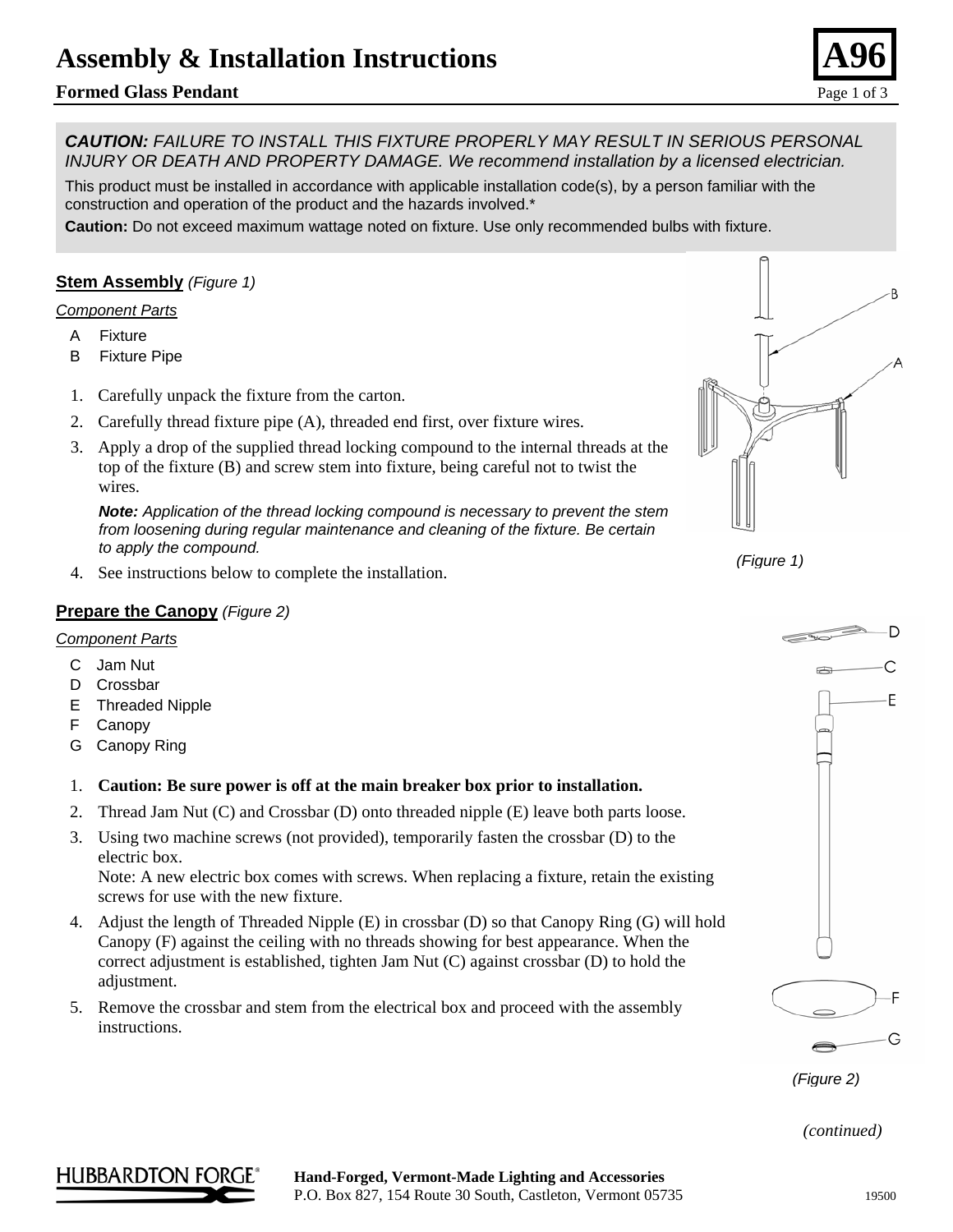# **Assembly & Installation Instructions**

# **Formed Glass Pendant** Page 2 of 3

## **Complete Assembly and Install Fixture** *(Figures 3 & 4)*

#### *Component Parts*

| H Canopy    | J Canopy Pipe    | L Clutch    |
|-------------|------------------|-------------|
| Canopy Ring | K Plastic Sleeve | M Set Screw |

## **Caution: Be sure power is off at the main breaker box prior to installation.**

- 1. Place Canopy (H) over Canopy Pipe (J), followed by Canopy Ring (I). Make sure smaller diameter side of Canopy Ring is oriented up toward the Canopy.
- 2. Thread the wires from the fixture pipe (N) into and through the canopy pipe (J).
- 3. Unscrew the clutch (M) from the fixture pipe (J) slide it across the wires and onto the canopy pipe (D). Follow this with the plastic clutch sleeve (C), oriented so the tapered end of the clutch sleeve nests in the clutch.
- 4. Slide the canopy pipe (J) as far as necessary to give you the total length of the fixture which you desire. Be careful not to scratch the pipe surfaces and to pull excess wire up through the canopy pipe (J). There must be a minimum  $1-1/2$ " of inner pipe inside the outer pipe. Hand-tighten the clutch to temporarily hold this adjustment. The clutch is not securely fastened at this point; do not depend on it to hold the fixture.

**Important:** To ensure full connection strength, be sure the tapered end of the plastic clutch sleeve is oriented toward the clutch when assembled and securely tighten set screw *(Figure 3)*.

- 5. Carefully slide Canopy Ring (I) and Canopy (H) down over fixture pipe (N) until they rest on the fixture.
- 6. Using two machine screws (not provided), fasten the crossbar (I) to the electric box. *Note: A new electric box comes with screws. When replacing a fixture, retain the existing screws for use with the new fixture.*
- 7. Using suitable wire connectors (not provided), connect fixture wires to supply wires (white to white supply, black to black supply, and bare copper to bare copper or green supply). Push wires back into outlet box. Caution: Make sure wire connectors are twisted on securely, and no bare wire is exposed.
- 8. Slide fixture canopy (H) against ceiling, and secure with Canopy Ring (I).
- 9. Refer to instructions on next page to install glass, light bulb and protective barrier.



*(Figure 3)* 





*(continued)* 



de Canopy J Canopy N Fixture Pipe L